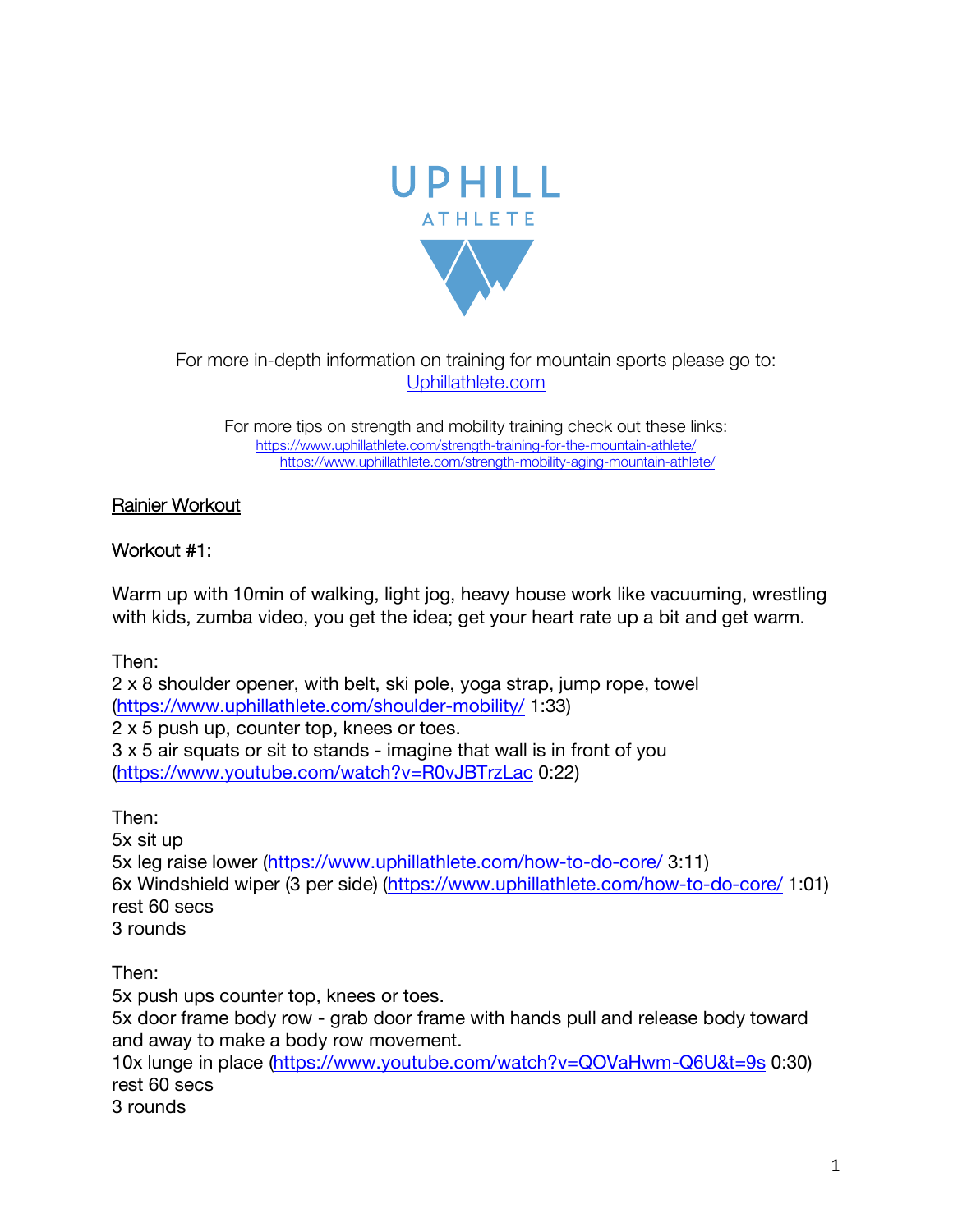Cool Down - with some light mobility

#### Workout #2:

Warm up with 10min of walking, light jog, heavy house work like vacuuming, wrestling with kids, zumba video, you get the idea; get your heart rate up a bit and get warm.

Then:

2 x 8 shoulder opener, with belt, ski pole, yoga strap, jump rope, towel (https://www.uphillathlete.com/shoulder-mobility/ 1:33) 2 x 5 push up, counter top, knees or toes. 3 x 5 air squats or sit to stands - imagine that wall is in front of you (https://www.youtube.com/watch?v=R0vJBTrzLac 0:22)

Then: 10x Jumping Jack 10x Air Squat Rest 30 sec

10x Mtn climber per leg (https://www.youtube.com/watch?v=zT-9L3CEcmk) 10x Lunges in place - 5 per leg (https://www.youtube.com/watch?v=QOVaHwm-Q6U&t=9s 0:30) rest 60 secs

10x Side Plank with a hip lower and lift (that's what you are counting 5 per side) (https://www.youtube.com/watch?v=LgaYt4Hi6-g) 10x Squat Jumps (https://www.youtube.com/watch?v=SDJIQq-BrCc) 10x Burpees (https://www.youtube.com/watch?v=dZgVxmf6jkA ) Rest 60 seconds

2 times through all - rest as necessary Cool Down - with some light mobility

#### **Workout #3**

Warm up with 10min of walking, light jog, heavy house work like vacuuming, wrestling with kids, zumba video, you get the idea; get your heart rate up a bit and get warm.

Then:

2 x 8 shoulder opener, with belt, ski pole, yoga strap, jump rope, towel (https://www.uphillathlete.com/shoulder-mobility/ 1:33) 2 x 5 push up, counter top, knees or toes.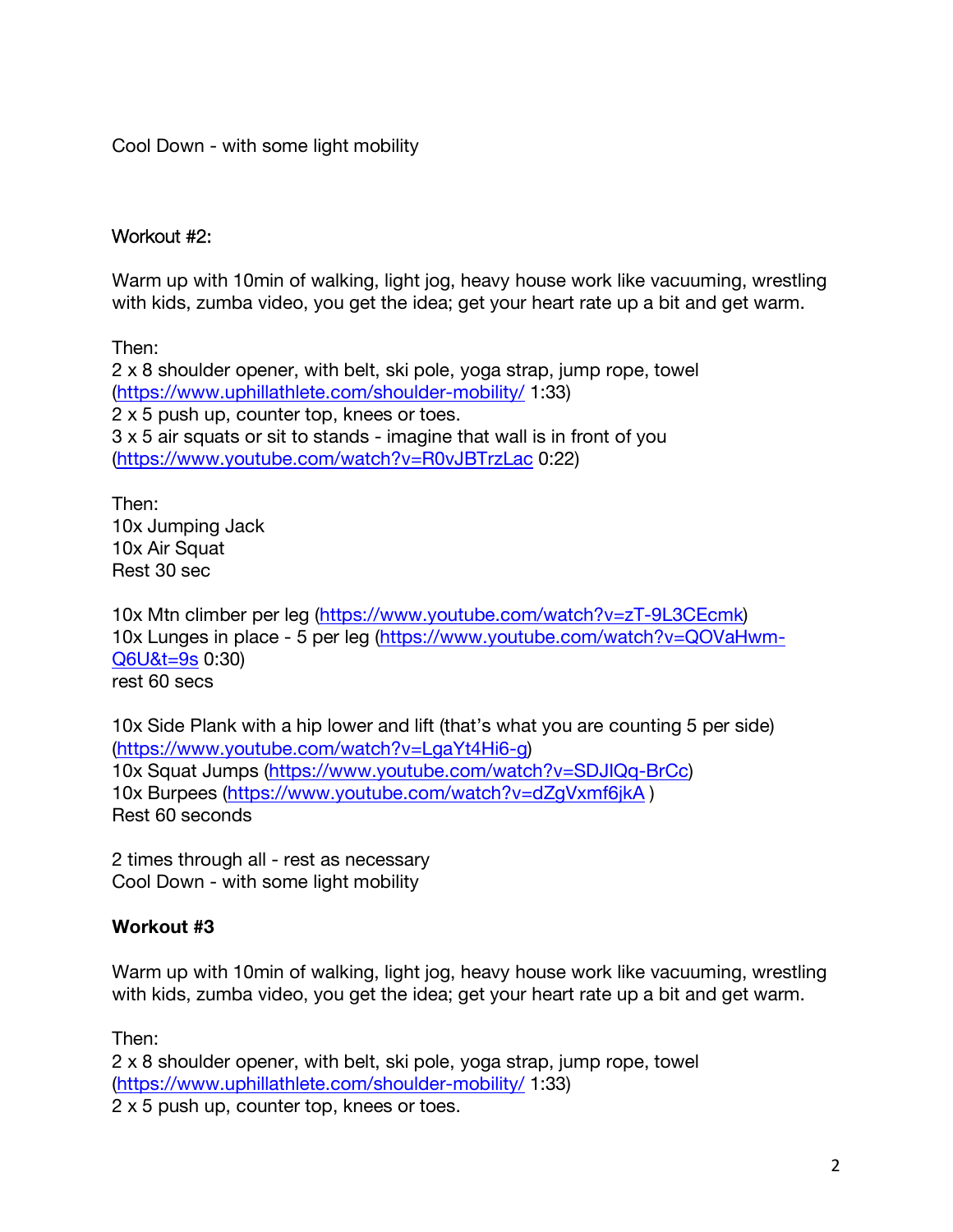3 x 5 air squats or sit to stands - imagine that wall is in front of you (https://www.youtube.com/watch?v=R0vJBTrzLac 0:22)

Then: 3x 30sec work /30sec rest Push Ups 3 min total

Then 1:00 rest 3x 30sec work /30sec rest Air Squats 3 min total (https://www.youtube.com/watch?v=R0vJBTrzLac 0:22)

Then 1:00 rest 3x 30sec work /30sec rest Sit Ups 3 min total

Then 1:00 rest 3x 30sec work /30sec rest Windshield Wiper 3 min total (https://www.uphillathlete.com/how-to-do-core/ 1:01)

Then 1:00 rest 3x 30sec work /30sec rest Lunges in place 3 min total leg (https://www.youtube.com/watch?v=QOVaHwm-Q6U&t=9s 0:30)

Then 1:00 rest 3x 30sec work /30sec rest Bicycles on floor on back 3 min total (https://www.youtube.com/watch?v=9FGilxCbdz8 ) Cool down with light aerobic work or stretching 10min.

#### Workout #4:

Warm up with 10min of walking, light jog, heavy house work like vacuuming, wrestling with kids, zumba video, you get the idea; get your heart rate up a bit and get warm.

Then:

2 x 8 shoulder opener, with belt, ski pole, yoga strap, jump rope, towel (https://www.uphillathlete.com/shoulder-mobility/ 1:33) 2 x 5 push up, counter top, knees or toes. 3 x 5 air squats or sit to stands - imagine that wall is in front of you (https://www.youtube.com/watch?v=R0vJBTrzLac 0:22)

Then: 10x Air Squat + 1x 10 sec squat hold on last repetition (at bottom of the squat) 30 sec rest 10x Air Squat  $+ 1x 20$  sec squat hold on last repetition (at bottom of the squat) 40 sec rest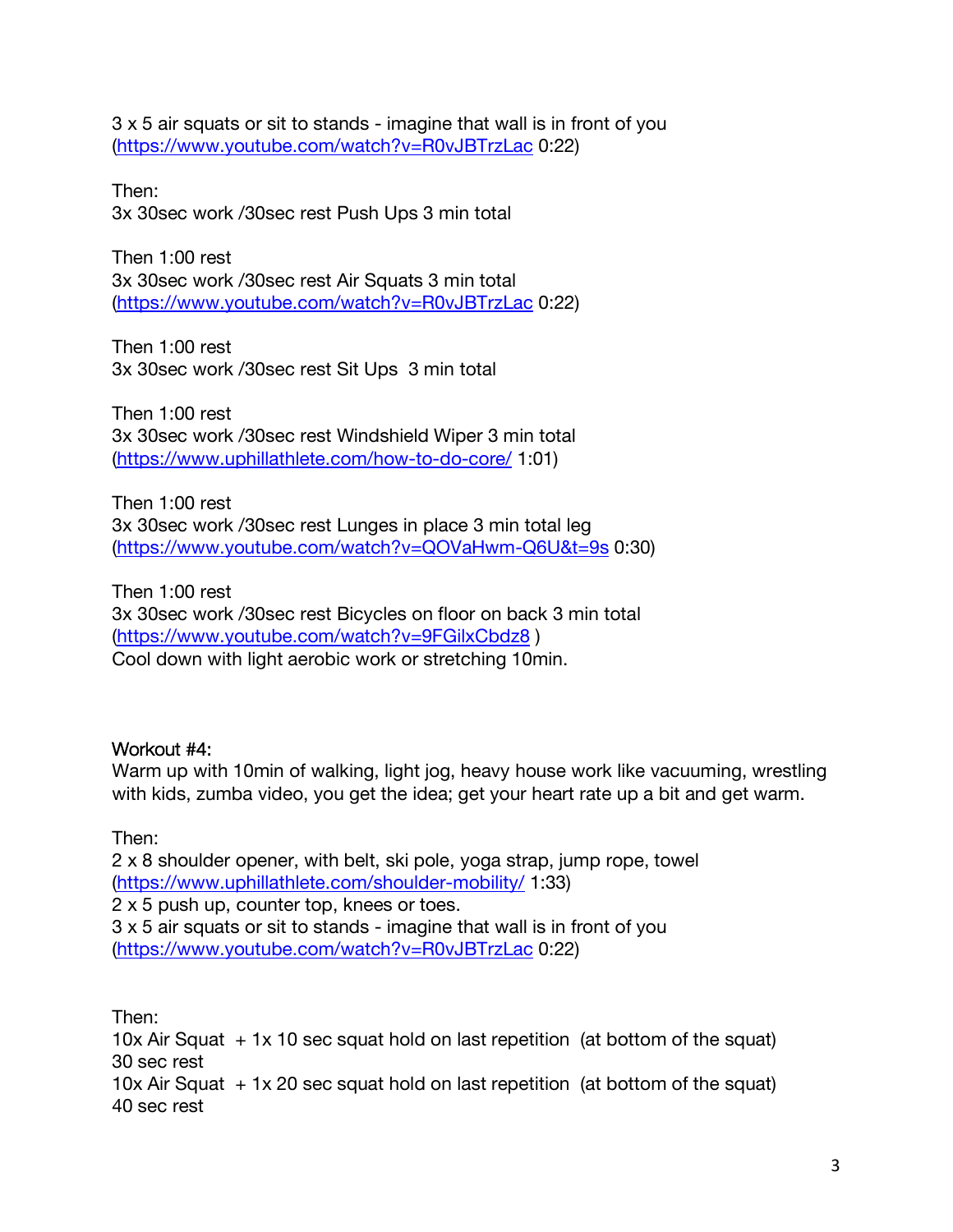20x Air Squat +1x 30 sec squat hold on last repetition (at bottom of the squat) 1min rest 20x Air Squat + 1x40 sec squat hold on last repetition (at bottom of the squat) 1:30 sec rest  $30x$  Air Squat  $+ 1x60$  sec squat hold on last repetition (at bottom of the squat) 4:00 min rest Then: 30 sec sit up

30 sec rest 30 sec mtn climber (https://www.youtube.com/watch?v=zT-9L3CEcmk) 30 sec rest 30 sec flutter kick (https://www.youtube.com/watch?v=BlJQtdcCzeA ) 1min rest 30 sec Kayaker (russian twist) (https://www.uphillathlete.com/how-to-do-core/ 2:31) 30 sec rest 30 sec plank 30 sec rest 30 sec side plank(30 sec per side) rest 10 sec between sides (https://www.uphillathlete.com/how-to-do-core/ 5:20)

## Workout #5:

Warm up with 10min of walking, light jog, heavy house work like vacuuming, wrestling with kids, zumba video, you get the idea; get your heart rate up a bit and get warm.

Then:

2 x 8 shoulder opener, with belt, ski pole, yoga strap, jump rope, towel (https://www.uphillathlete.com/shoulder-mobility/ 1:33)

2 x 5 push up, counter top, knees or toes.

3 x 5 air squats or sit to stands - imagine that wall is in front of you (https://www.youtube.com/watch?v=R0vJBTrzLac 0:22)

Good old basics - "Meat and Potatoes Workout"

These can be broken up in sets of 5 or 10, mixed together, e.g. 10 sit ups 10 lunges 10 push ups 10 squats. You can do all 25 at one or any random combination you'd like. 25 Sit ups

25 Lunges (https://www.youtube.com/watch?v=QOVaHwm-Q6U&t=9s 0:30) 25 Push Ups

25 Squats (https://www.youtube.com/watch?v=R0vJBTrzLac 0:22)

and if you have a tree branch or playground equipment something to pull on 25 Body Rows (if you are stuck indoors, fill a back pack with weight, or two water bottles/gallon jugs) and do a bent over row, you can you tube form on this. Cool Down with mobility work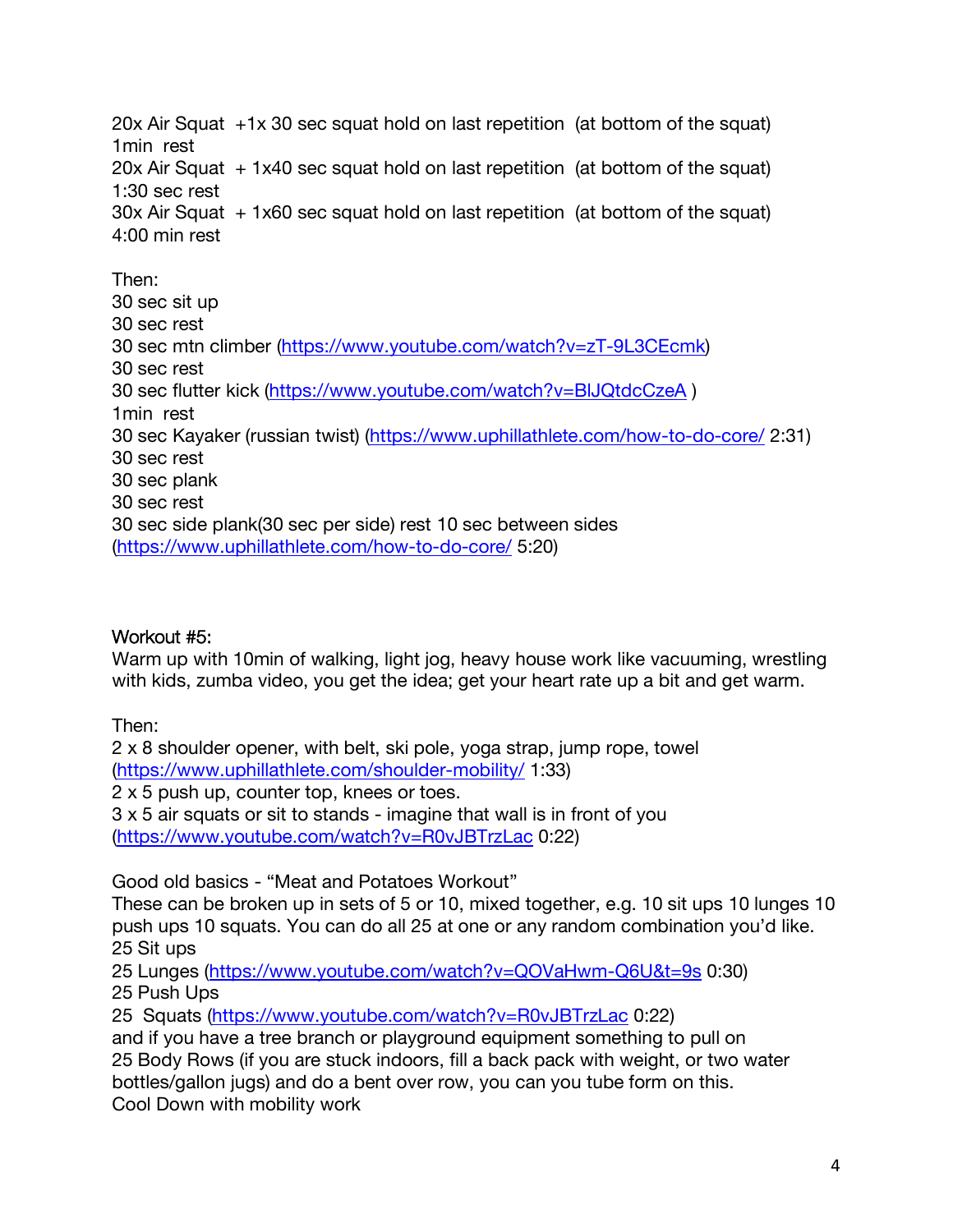### Workout #6:

Warm up with 10min of walking, light jog, heavy house work like vacuuming, wrestling with kids, zumba video, you get the idea; get your heart rate up a bit and get warm.

Then:

2 x 8 shoulder opener, with belt, ski pole, yoga strap, jump rope, towel (https://www.uphillathlete.com/shoulder-mobility/ 1:33)

2 x 5 push up, counter top, knees or toes.

3 x 5 air squats or sit to stands - imagine that wall is in front of you (https://www.youtube.com/watch?v=R0vJBTrzLac 0:22)

Then: rest as necessary

10x Bird Dog Two point balance hands and knees (https://www.uphillathlete.com/howto-do-core/ 0:36)

10x Air Squat

10x Push up push up, counter top, knees or toes.

10x Mtn Climber (20/10 per leg) (https://www.youtube.com/watch?v=zT-9L3CEcmk) 1min rest

10x Split Squat 5 per leg - foot on couch or bench

(https://www.youtube.com/watch?v=2C-uNgKwPLE&t=1s 0:58)

10x Bicycles (https://www.youtube.com/watch?v=9FGilxCbdz8 )

10x Door Frame Row or Bent Over Row (water bottles)

10x Windshield Wiper - 5 per side (https://www.uphillathlete.com/how-to-do-core/ 1:01)

10x Lunge in place - 5 per side. (https://www.youtube.com/watch?v=QOVaHwm-Q6U&t=9s 0:30)

10x Plank Shoulder touch - total count

(https://www.youtube.com/watch?v=ztpXZm7Dv80 1:30)

10x SLSLDL 5x per leg does not need to be weighted, help balance

(https://www.youtube.com/watch?v=HtHxnWmMgzM )

Cool down with light mobility work

## Workout #7:

Warm up with 10min of walking, light jog, heavy house work like vacuuming, wrestling with kids, zumba video, you get the idea; get your heart rate up a bit and get warm.

Then:

2 x 8 shoulder opener, with belt, ski pole, yoga strap, jump rope, towel (https://www.uphillathlete.com/shoulder-mobility/ 1:33)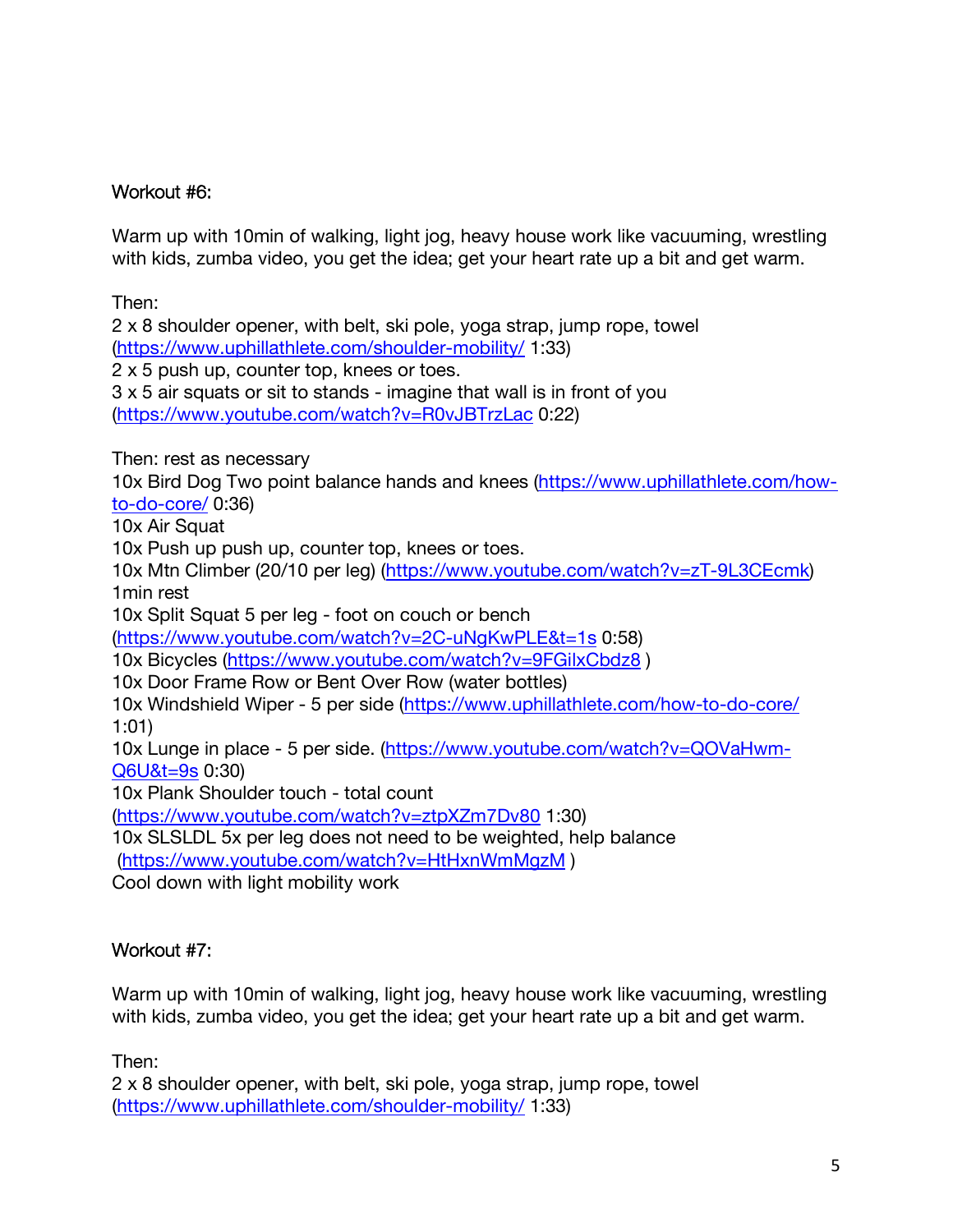2 x 5 push up, counter top, knees or toes.

3 x 5 air squats or sit to stands - imagine that wall is in front of you (https://www.youtube.com/watch?v=R0vJBTrzLac 0:22) 2 x 5 squat jump ( https://www.youtube.com/watch?v=Azl5tkCzDcc )

Then:

3x 30 sec side plank (15 sec per side)/ 30 sec rest - 3 min total 1:00 min rest (https://www.uphillathlete.com/how-to-do-core/ 5:20)

3x 30sec burpee/ 30 sec rest - 3 min total 1 min rest (https://www.youtube.com/watch?v=dZgVxmf6jkA )

3x 30sec high knee jog in place/ 30 sec rest - 3 min total 1 min rest

3x 30sec Dead Bug/ 30 sec rest - 3 min total 1 min rest (https://www.youtube.com/watch?v=g\_BYB0R-4Ws)

3x 30sec frog hop in place/ 30 sec rest - 3 min total 1 min rest

3x 30sec mountain climber/ 30 sec rest - 3 min total 1 min rest (https://www.youtube.com/watch?v=zT-9L3CEcmk)

Cool down with light mobility work

#### Workout #8:

Warm up with 10min of walking, light jog, heavy house work like vacuuming, wrestling with kids, zumba video, you get the idea; get your heart rate up a bit and get warm.

Then:

2 x 8 shoulder opener, with belt, ski pole, yoga strap, jump rope, towel (https://www.uphillathlete.com/shoulder-mobility/ 1:33) 2 x 5 push up, counter top, knees or toes. 3 x 5 air squats or sit to stands - imagine that wall is in front of you (https://www.youtube.com/watch?v=R0vJBTrzLac 0:22)

Then: rest as necessary 1x push up, 6x mtn climber (3 per leg) (https://www.youtube.com/watch?v=zT-9L3CEcmk) 2x push up, 8x mtn climber (4 per leg) 3x push up, 10x mtn climber